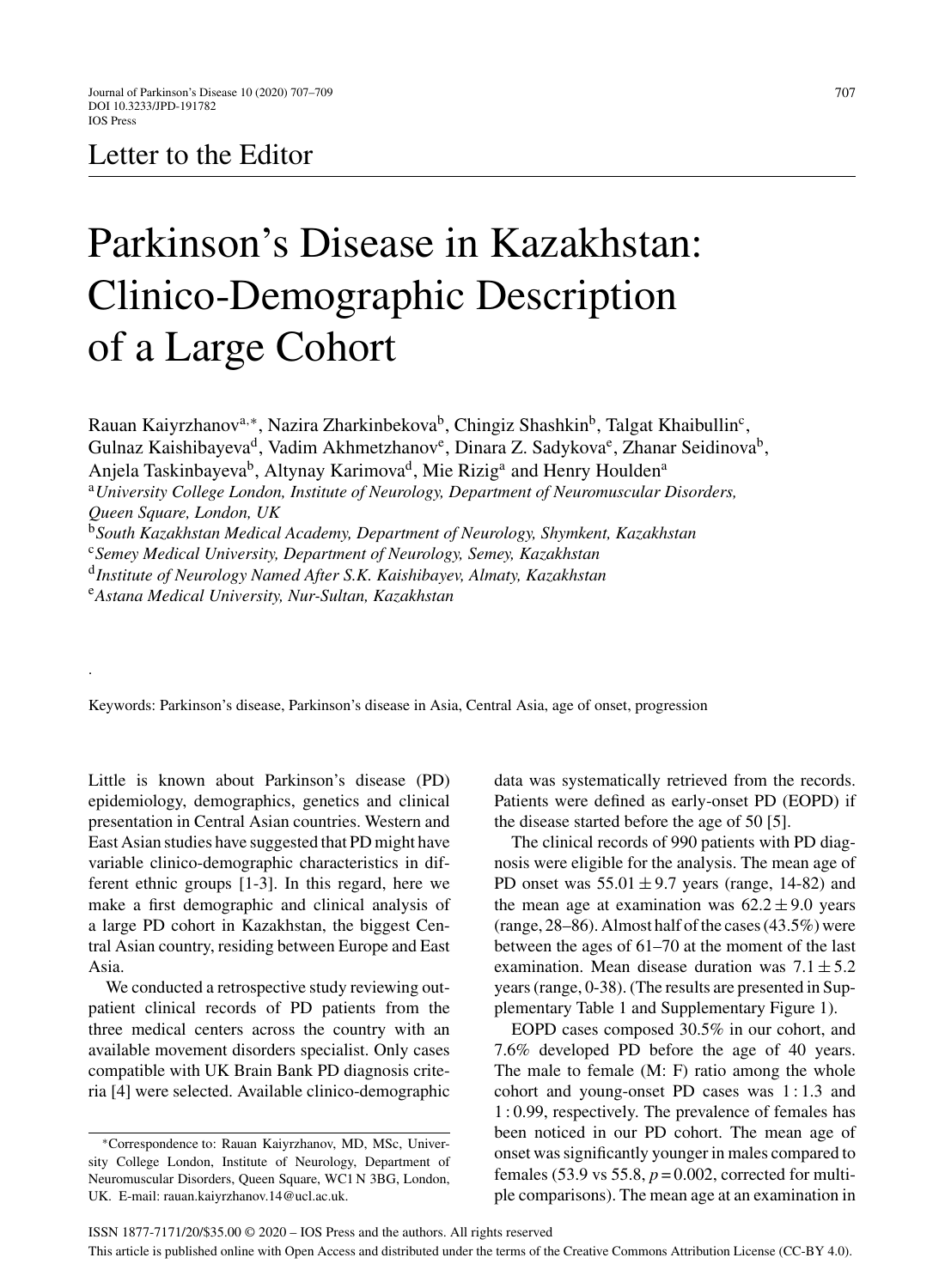males was also significantly lower than in females  $(61.2 \pm 9.5 \text{ vs } 63.0 \pm 8.5, p=0.003, \text{ corrected for})$ multiple comparisons). Mean disease duration did not differ between genders  $(p = 0.4)$ . An autosomal dominant family history of PD was found in 4% of patients being more prevalent among EOPD.

The most prevalent PD subtype was akineticrigid. The Mean Hoehn-Yahr stage (HYS) was  $2.3 \pm 0.8$  and it did not differ between genders (*p* = 0.16). Only 207 (23.7%) patients had an available off stage MDS UPDRS motor score with a mean  $34.9 \pm 18.2$  (range, 2-100). EOPD cases had significantly higher MDS UPDRS motor scores and HYS compared to late-onset PD (LOPD) patients  $(39.5 \pm 19.4 \text{ vs } 32.8 \pm 17.2, p=0.02; 2.5 \pm 0.7 \text{ vs }$  $2.2 \pm 0.8$ ,  $p < 0.01$ , corrected for multiple comparisons). UPDRS motor score did not differ between genders (males  $33.8 \pm 17.4$  vs female  $35.3 \pm 17$ ,  $p = 0.5$ , corrected for multiple comparisons). Dyskinesias were expressed by 17.1% of patients, and 14.5% had both dyskinesias and motor fluctuations. Female and EOPD subjects expressed slightly more levodopa-induced complications.

Almost 68% of patients were on levodopatherapy with a median daily dose of 500 mg (range, 250- 2500 mg, in 42% of patients 400 mg/day, in 58% 500 mg/day). Thirty-four percent of patients were on levodopa monotherapy only. In terms of other anti-parkinsonian medications, 9.8% were taking amantadine, 16.1% were taking dopamine agonists (DA), 8.1% were on rasagiline, and 6% were on trihexyphenidyl.

The mean age at onset (AAO) in our study (55.01) was younger than in Caucasian  $(58.0 \pm 12)$ and slightly older than in East Asian  $(54.0 \pm 12)$ PD patients [6]. The relatively young age of PD onset in the Kazakhstani cohort might be influenced by unexplored population-specific genetic factors, environmental agents, the character of diet, and comorbidity.

PD tends to affect males more than females in Western countries, and the opposite has been observed in East Asian countries. [7-10]. Similar to East Asia, female cases dominated in our whole cohort, however among young-onset cases the significant difference between genders has not been seen. Interestingly, a comprehensive meta-analysis of ageadjusted M: F incidence ratios for PD by Taylor et al. [11] concluded that the observed gender difference is not the same across the age groups, and the male predominance in PD in Western populations possibly restricted to LOPD cases.

Male subjects developed PD younger in comparison to females in our study. Although AAO of PD in female subjects was older, mean MDS UPDRS motor scores did not differ between genders. This, bearing in mind the equal mean disease durations in both genders in our study, could suggest similar rates of the disease progression between genders.

Less than one in five PD patients in our cohort expressed levodopa induced-dyskinesias and/or motor fluctuations. Considering the mean disease duration  $(7.1 \pm 5.2)$  and the daily dose of levodopa of 500 mg and more in 58% of patients, one would expect higher rates of motor complications. Interestingly, low rates of dyskinesias and motor fluctuations have also been reported in Western Pacific countries [2]. Deeper knowledge in inter-ethnic genetic variations in postsynaptic dopamine maintenance could shed light on the biological basis of the observed low rates of levodopa complications in Asians [2]. Important to note, that mild levodopa complications, especially motor fluctuations, could have been underacknowledged by movement disorders specialists in Kazakhstan, and were not mentioned in the clinical records that this study reviewed.

The analysis of antiparkinsonian medications showed that the main PD medication in Kazakhstan is levodopa, which was taken as monotherapy in onethird of patients. The low proportion of consumed DA and monoamine oxidase inhibitors could suggest either limited access due to the high cost of these medications in the country or that the importance of adjunct levodopa therapy is under-recognized by local neurologists who follow-up PD patients.

The retrospective nature of our study appears to be the major limitation. Data were assembled from clinical records, and therefore not every case had available UPDRS scores, detailed information about family history, non-motor symptoms, and mild levodopainduced complications.

Considering all the findings and limitations of this study together, one might infer that well- designed high-quality epidemiological, genetic, and observational studies are warranted in Kazakhstan and other Central Asian countries to fill the gap in the knowledge of PD in the extensive and multinational region.

#### **ACKNOWLEDGMENTS**

We are grateful to Wellcome Trust and Medical Research Council (MRC).